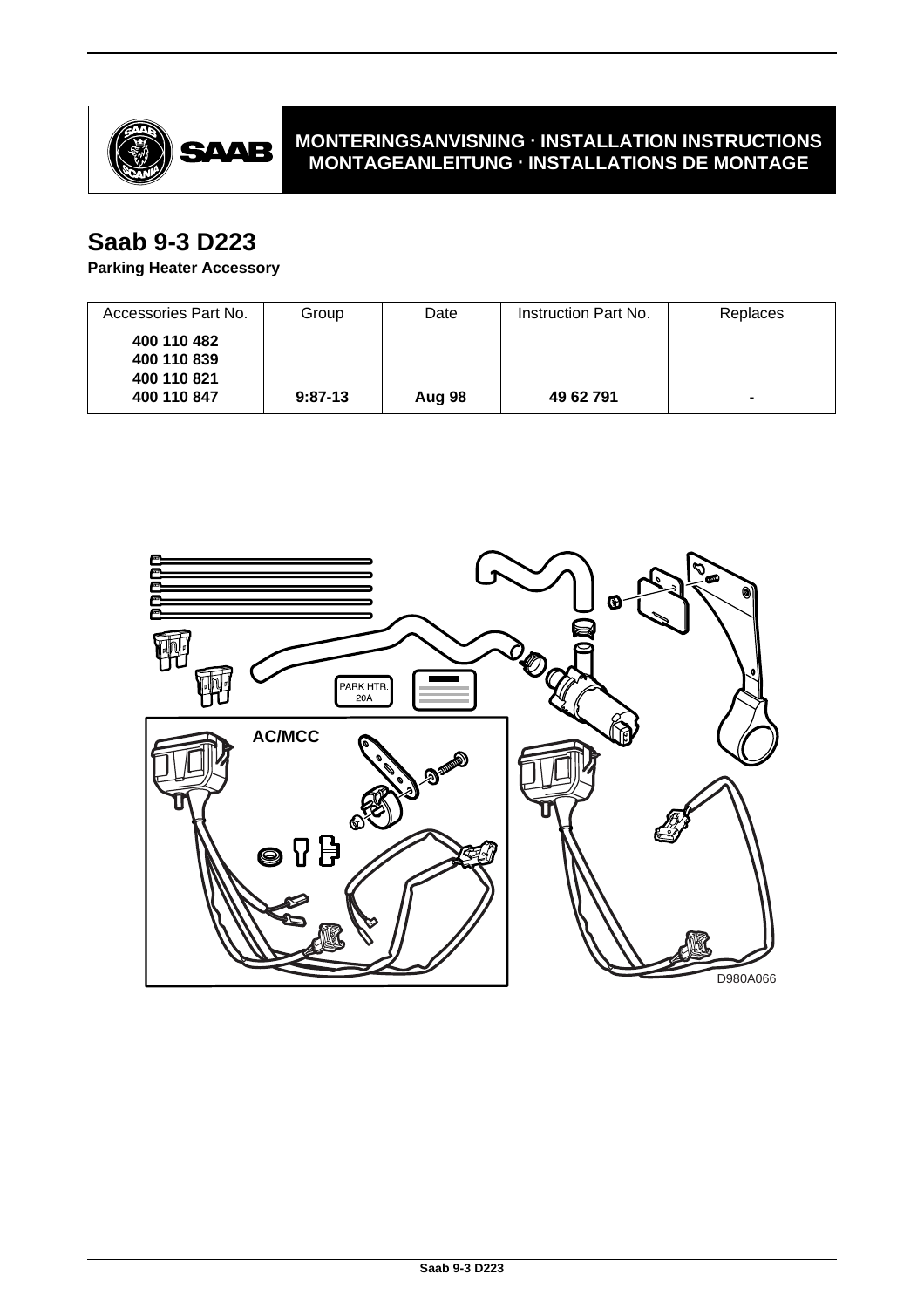

## **ACC**

- 1 Engine coolant pump
- 2 Bracket, coolant pump
- 3 Nut M6
- 4 Engine coolant hose (suction hose)
- 5 Engine coolant hose (delivery hose)
- 6 Hose clips (2 pcs)
- 7 Main fuse box with wiring harness
- 8 Mounting, main fuse box
- 9 Fuse 10 A
- 10 Fuse 20 A
- 11 Label, fuse
- 12 Label, tank hatch
- 13 Cable ties (5 off)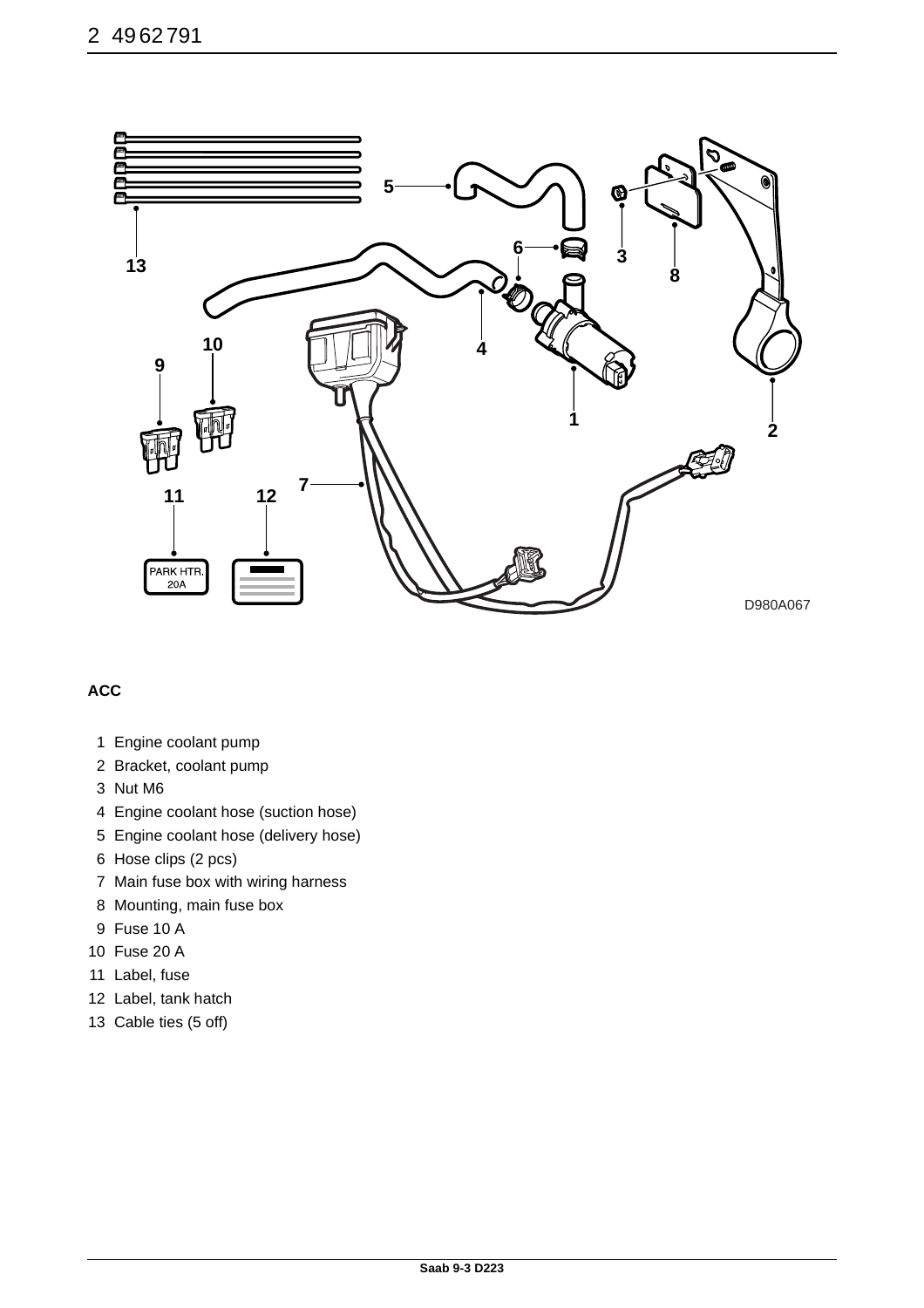

### **MCC**

- 1 Engine coolant pump
- 2 Bracket, coolant pump
- 3 Nut M6
- 4 Engine coolant hose (suction hose)
- 5 Engine coolant hose (delivery hose)
- 6 Hose clips (2 off)
- 7 Main fuse box with wiring harness
- 8 Mounting, main fuse box
- 9 Fuse 10 A
- 10 Fuse 20 A
- 11 Label, fuse
- 12 Label, tank hatch
- 13 Cable ties (5 pcs.)
- 14 Resistor with mounting
- 15 Screw M5
- 16 Washer
- 17 Nut M5
- 18 Rubber grommet
- 19 Connector, straight
- 20 Connector, angled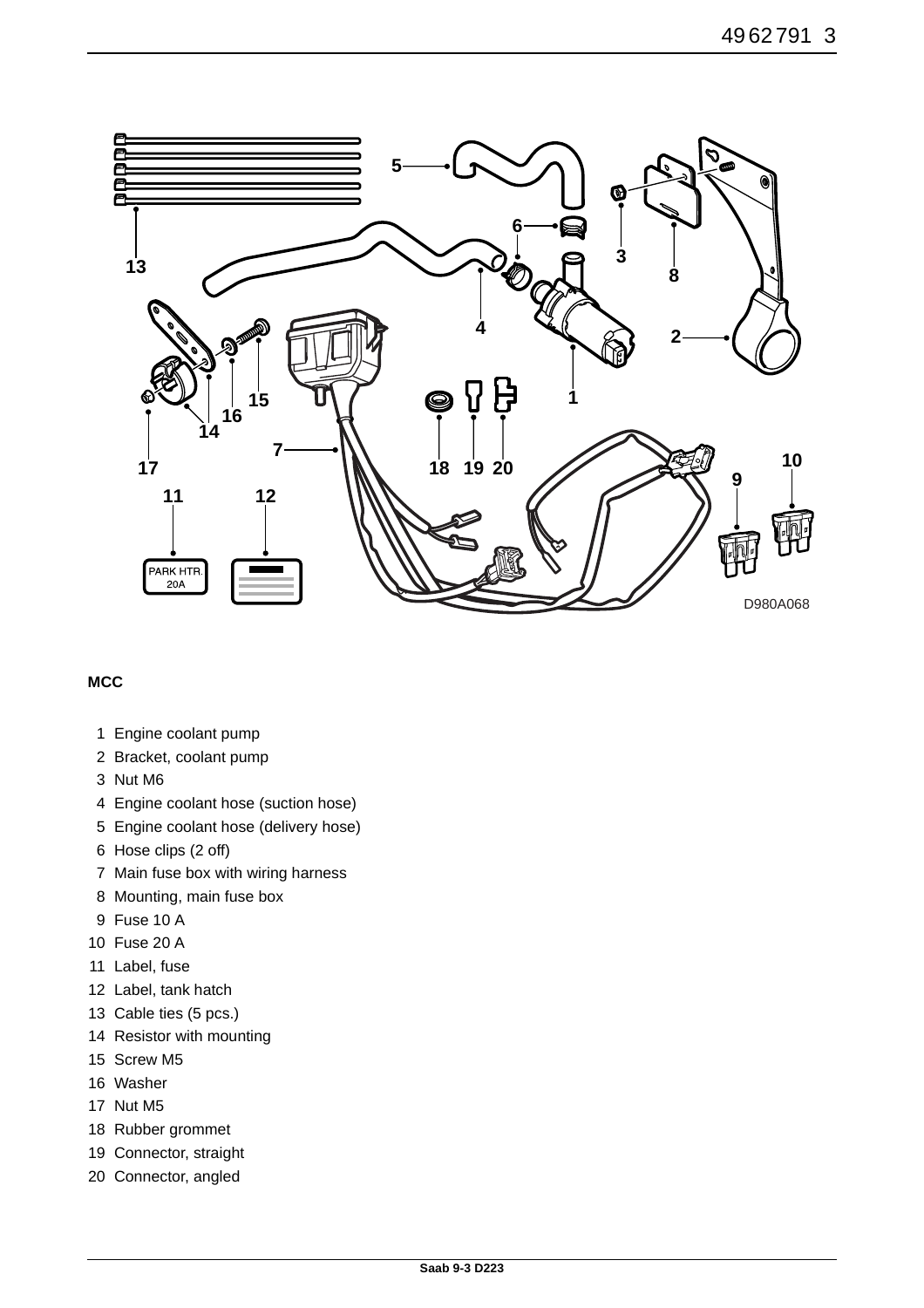### **Introduction**

The parking heater accessory is available in different versions for left-hand drive (LHD) cars and righthand drive (RHD) cars as well as for cars with ACC (automatic climate control) or MCC (manual climate control with or without A/C).

The installation instructions are separate for left and right-hand drive cars.

See the heading **LHD** on page 8 for left-hand drive cars.

See the heading **RHD** on page 28 for right-hand drive cars.

#### **Safety regulations**

- The heater must not be used in confined spaces such as garages or workshops unless apparatus for exhaust extraction is used.
- Always turn off the heater in service stations and similar premises.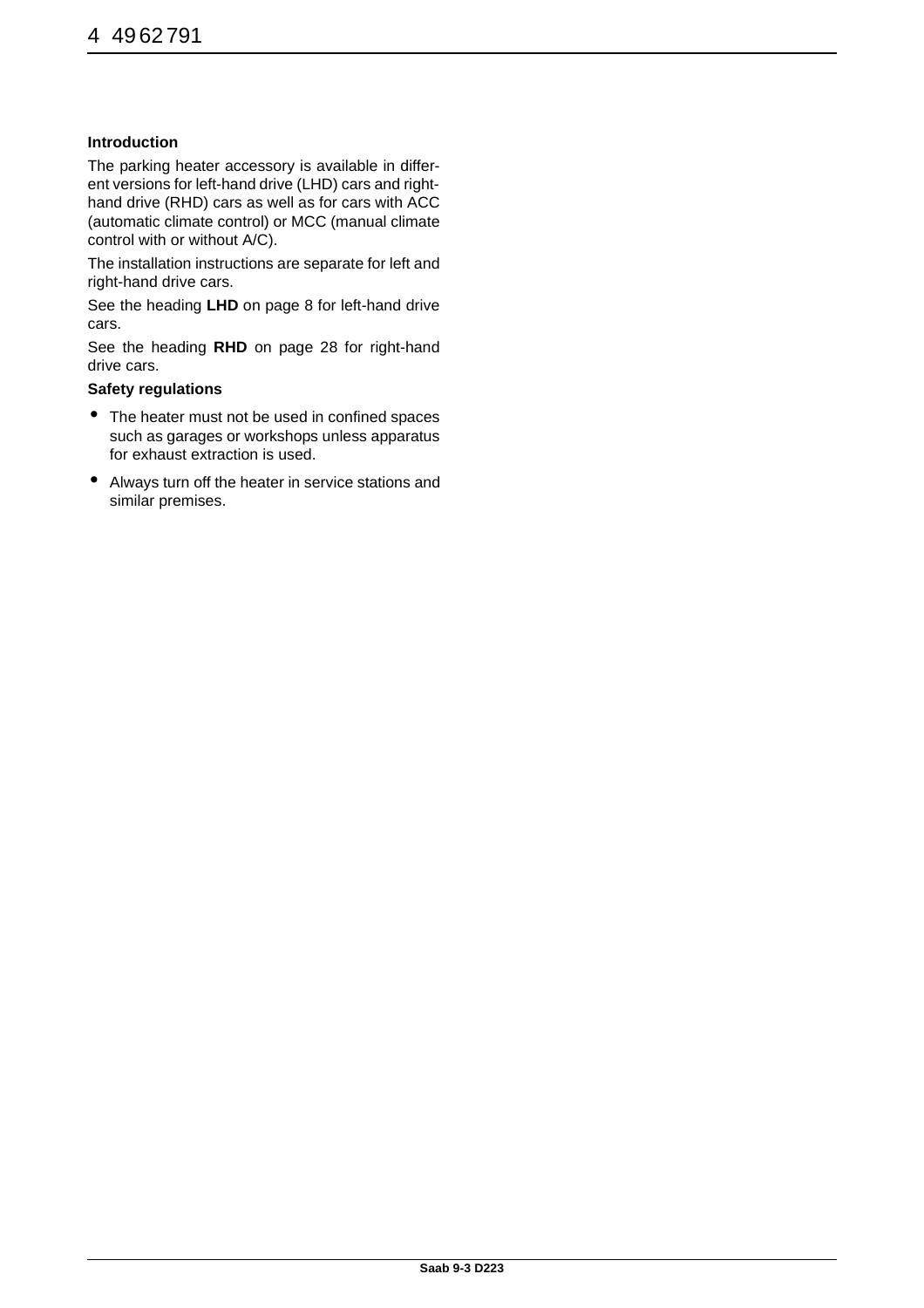

### **LHD**

- 1 Read fully through the installation instructions and check that all the parts are present in the kit.
- 2 Lay covers on the wings and remove the cap on the coolant system expansions tank.

## **WARNING**

Take care if the car engine is warm. The engine coolant can be hot. There is also a risk of burns from the turbocharger and the exhaust manifold.

- 3 Raise the car. Remove the bottom engine cover.
- 4 Prepare a receptacle for the engine coolant. Open the drain plug, connect a hose and drain the coolant.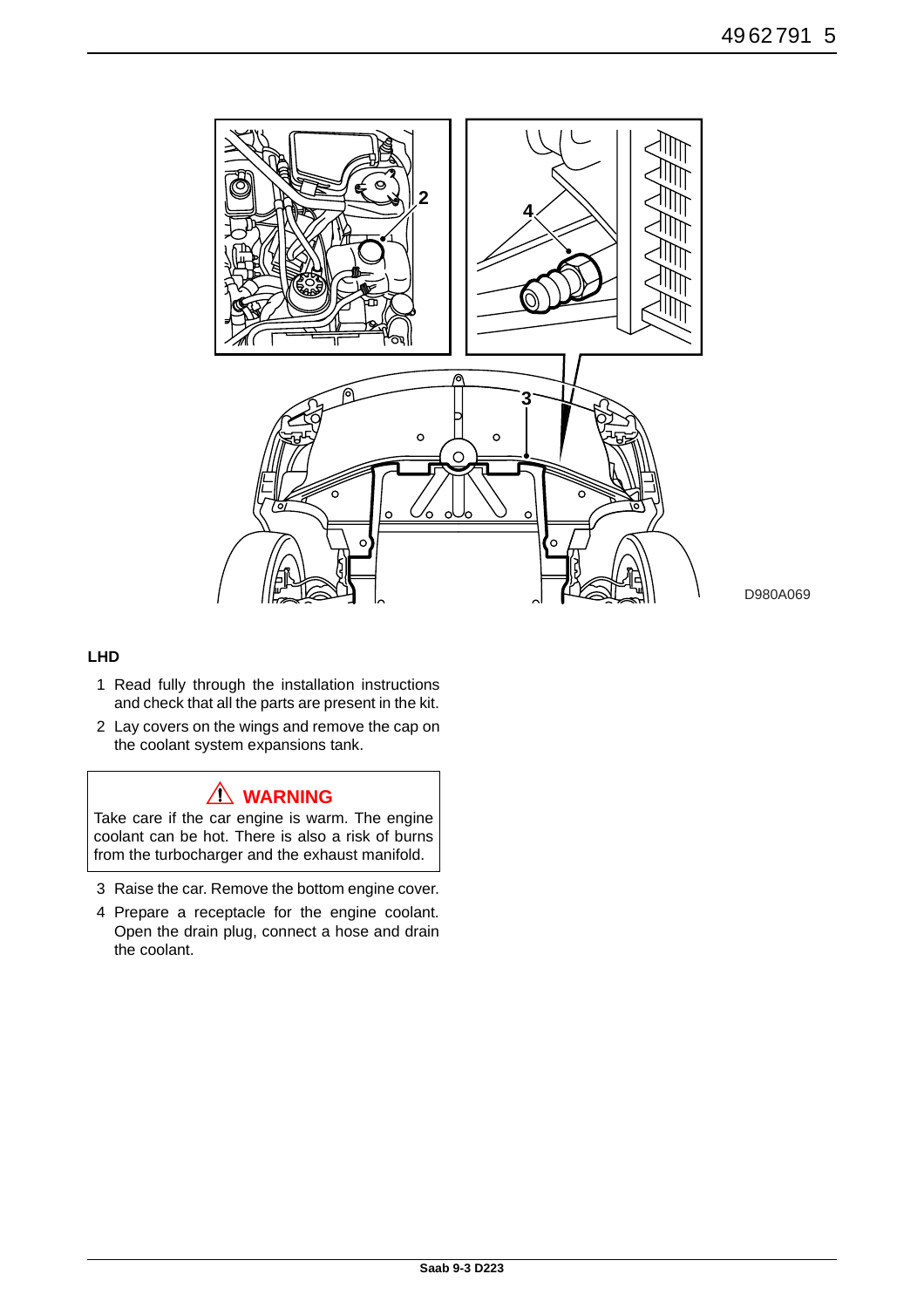



- 5 Lower the car. Apply acid-free vaseline, part no. 30 06 665, on the pump housing and the inside of the bracket. Press the coolant pump into the bracket, making sure the pump outlet is pointing in direction shown in the illustration.
- 6 Fit the main fuse box mounting to the coolant pump bracket with the M6 nut.
- 7 **MCC:** Fit the resistor to its mounting with the screw, washer and nut (M5).
- 8 Connect the wiring harness cable with the 2-pin connector to the coolant pump.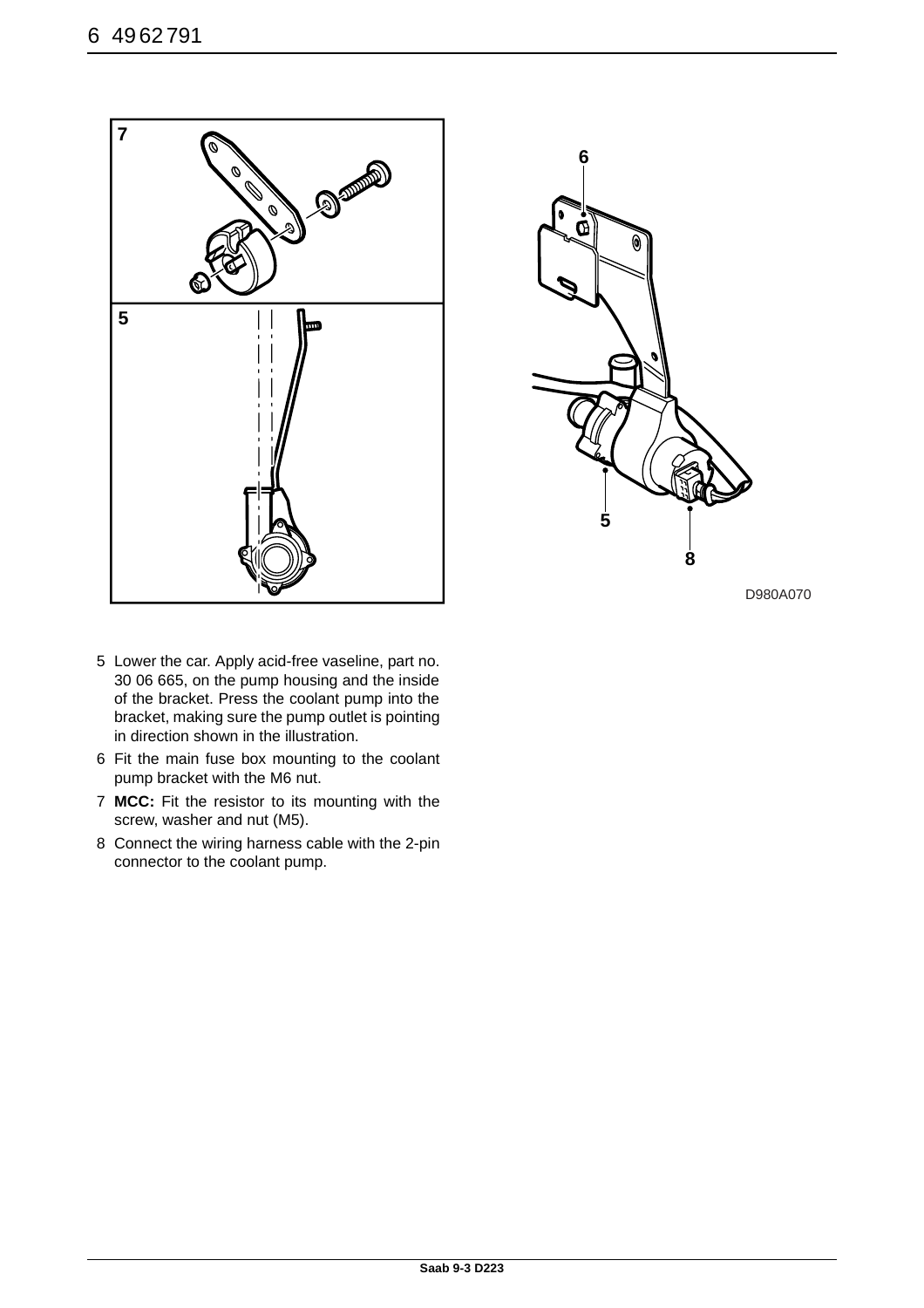

9 Undo the lid to the air cleaner, which also contains the mass air flow sensor. Detach the turbocharger inlet hose and the crankcase ventilation.

Unplug the mass air flow filter connector.

## **Note**

Cover the generator to prevent it from being damaged if coolant should run out.

- 10 Undo the coolant hose from the generator bracket and heater. Cut the cable tie and remove the hose.
- 11 Remove the left-hand and centre screws securing the stay between the suspension struts in the bulkhead.
- 12 Fit the coolant pump bracket (with the main fuse box mounting) with the screws on the stay. Tighten the nut on the main fuse box mounting.

**MCC:** Fit the resistor with its mounting using the centre screw on the stay. Connect the main fuse box cables to the resistor.

### **Tightening torque 8 Nm (6 lbf ft)**

- 13 Lay the main fuse box cables behind the coolant pump bracket.
- 14 Make sure the drainage from the bulkhead partition is free and not pinched, preventing any water from running out.
- 15 Fit the coolant hose (suction hose) to the generator bracket and to the coolant pump inlet with hose clips.
- 16 Connect the coolant hose (delivery hose) between the coolant pump outlet and the heater inlet.
- 17 Secure the hoses with cable ties, see illustration.
- 18 Hook the main fuse box to the mounting on the coolant pump bracket. Make sure the cables are not pinched.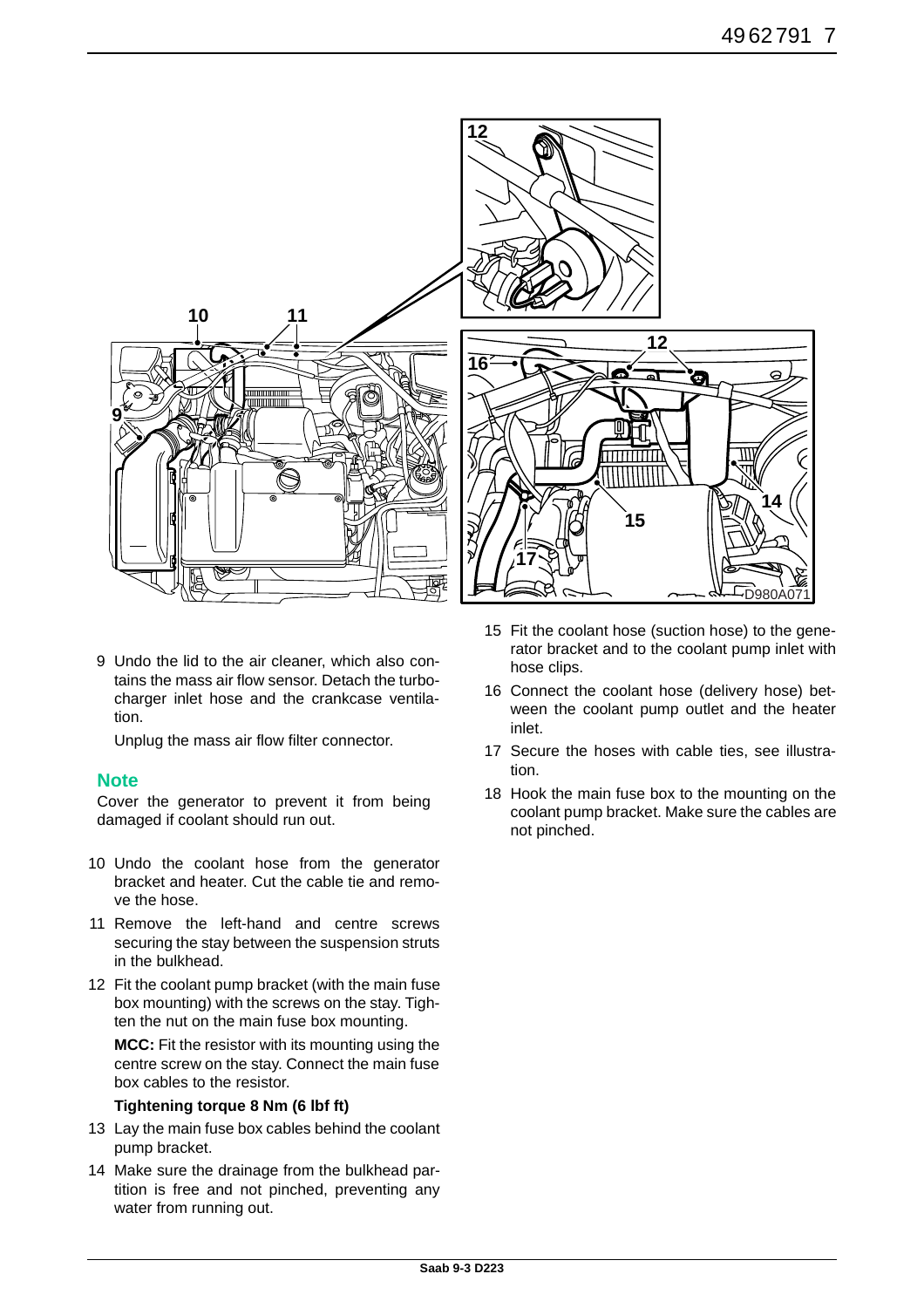![](_page_7_Picture_1.jpeg)

- 19 **ACC:** Undo the sealing strip and nut securing the main fuse box. Lift up the main fuse box.
- 20 **MCC:** Remove the wiper arms, sealing strip and windscreen cover.
- 21 **MCC:** Remove the cover over the wiper motor and unplug the connector.
- 22 **MCC:** Remove the wiper unit, 4 bolts.
- 23 **MCC:** Remove the cabin air filter.
- 24 **MCC:** Unplug the connector and lift away the existing cable grommet in the fan housing.

## **Note**

Make sure the sealing strip is not damaged and that no cuttings fall into the fan housing.

- 25 **MCC:** Put aside the cables and drill a 15 mm hole in the fan housing as illustrated. Remove the protection against cuttings.
- 26 **MCC:** Replace the rubber grommet and plug in the connector.
- 27 **MCC:** Undo the nut securing the main fuse box. Lift up the main fuse box.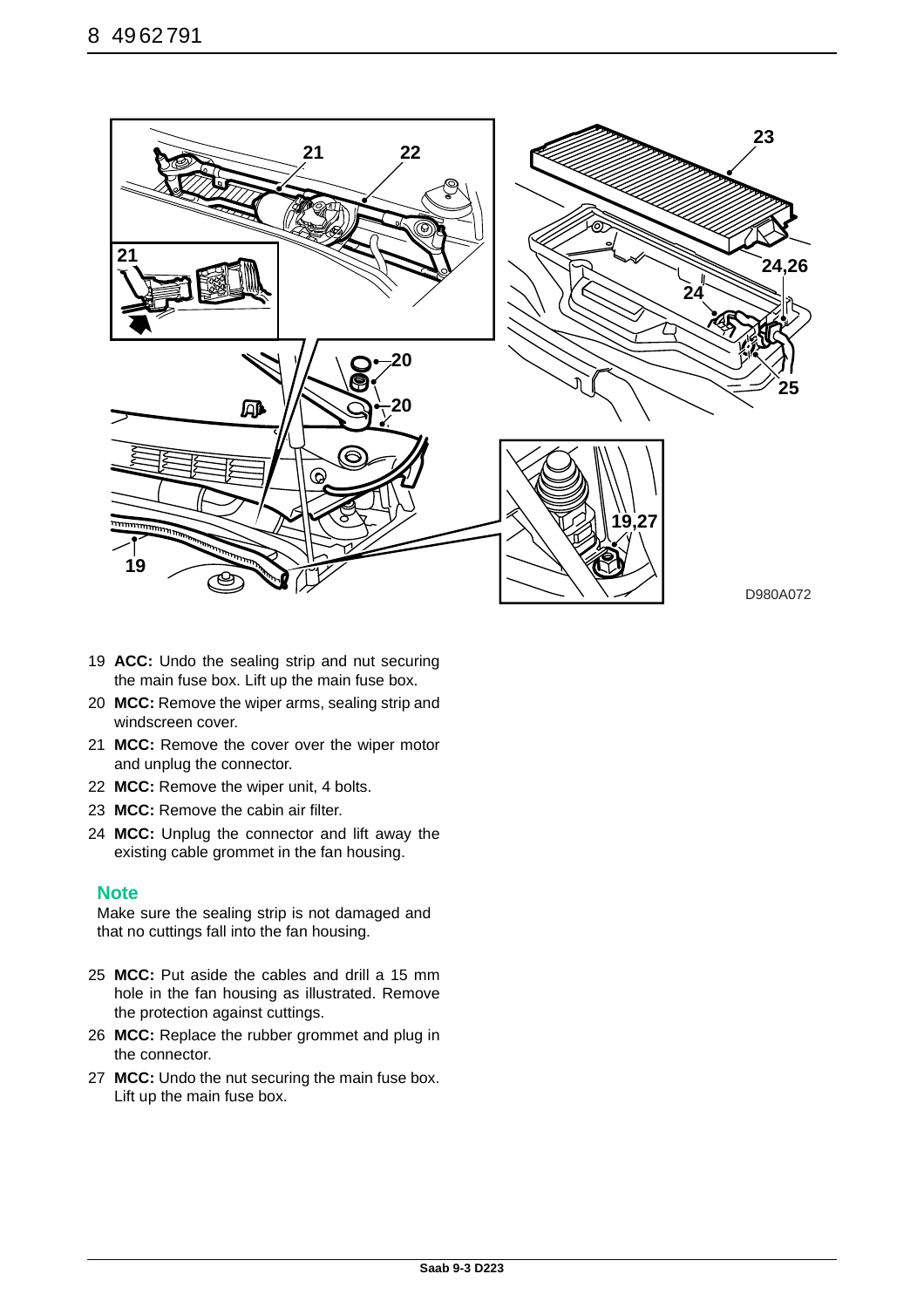![](_page_8_Picture_1.jpeg)

28 Lift up the SID connector. Remove the seal on the connector and spray Kontakt 61, part no. 30 04 520, on the pins.

# **WARNING**

Make sure the cables are not lying against sharp edges or warm surfaces. Wear and heat damage can cause short circuits.

- 29 **ACC:** Run the main fuse box cable with the 4 pin connector behind the brake servo and plug it into the connector on the cable from SID. Secure with cable ties.
- 30 **ACC:** Fit the main fuse box and sealing strip.
- 31 **MCC:** Carefully make a hole in the existing rubber grommet, see illustration.
- 32 **MCC:** Run the remaining two main fuse box cables (with uninsulated cable lugs) behind the brake servo and in through the wall to the bulkhead partition space.
- 33 **MCC:** Thread the rubber grommet included in the kit onto the cables and insert them through the drilled hole in the fan housing.
- 34 **MCC:** Detach the pin with the orange cable in the fan housing and fit the angled connector to the pin.
- 35 **MCC:** Fit the straight connector to the pin on the blue cable.

![](_page_8_Figure_12.jpeg)

D980A073

- 36 **MCC:** Couple together the orange and blue cables.
- 37 **MCC:** Plug the green cable (with angled pin) to the fan connector pin.
- 38 **MCC:** Secure the cables to the existing wiring harness in the fan housing.
- 39 **MCC:** Seal both grommets with Teroson T242, part no. 30 15 781, or equivalent sealant.

# **WARNING**

Make sure the cables are not lying against sharp edges or warm surfaces. Wear and heat damage can cause short circuits.

- 40 **MCC:** Plug in the 4-pin connector to the connector on the cable coming from SID. Secure both cables with cable ties.
- 41 **MCC:** Fit the main fuse box.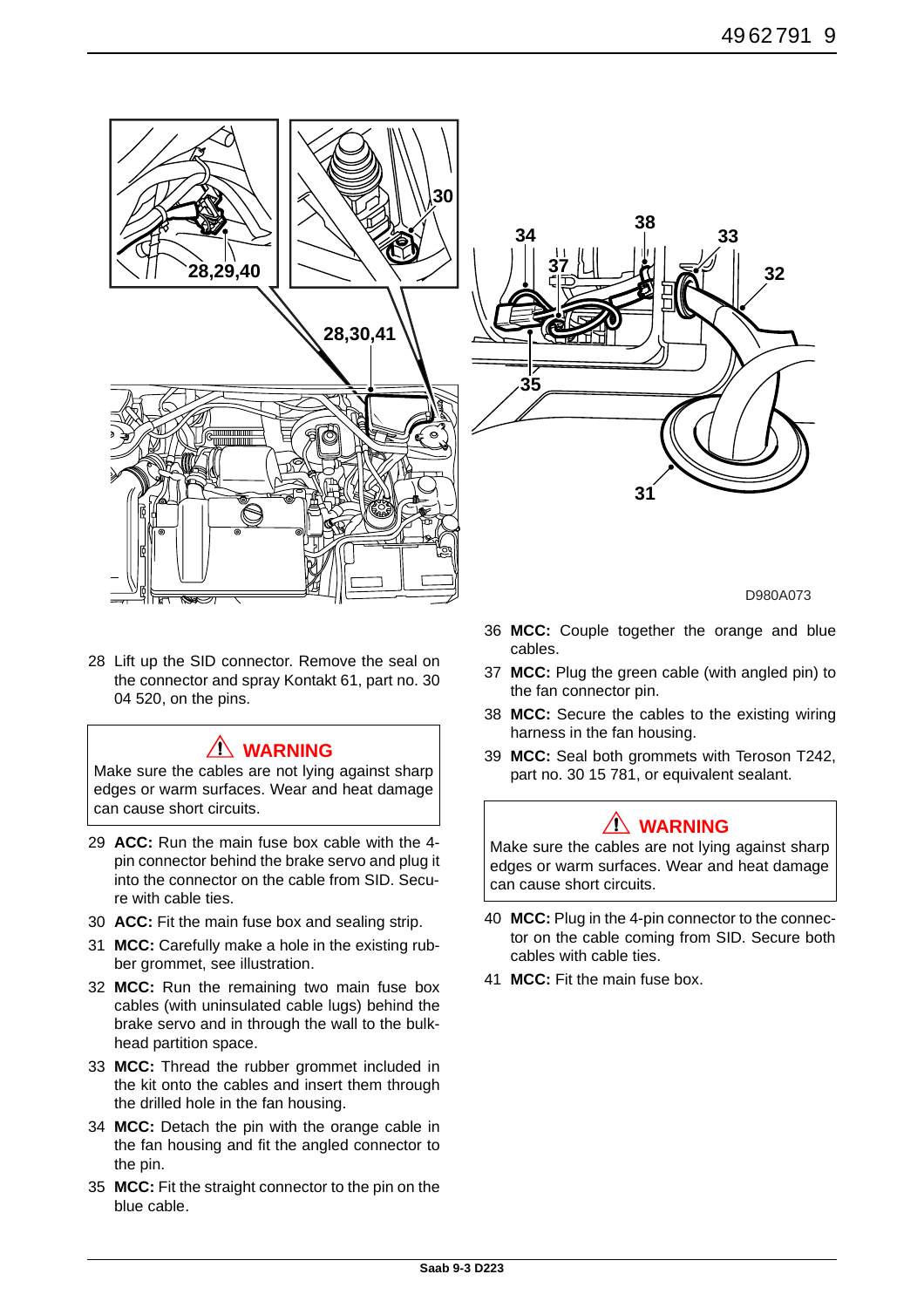![](_page_9_Figure_1.jpeg)

- **MCC:** Fit the cabin air filter.
- **MCC:** Fit the wiper unit, four screws and plug in the connector.
- **MCC:** Fit the wiper motor cover.
- **MCC:** Fit the windscreen cover.
- **MCC:** Fit the wiper arms.
- **MCC:** Fit the rubber strip.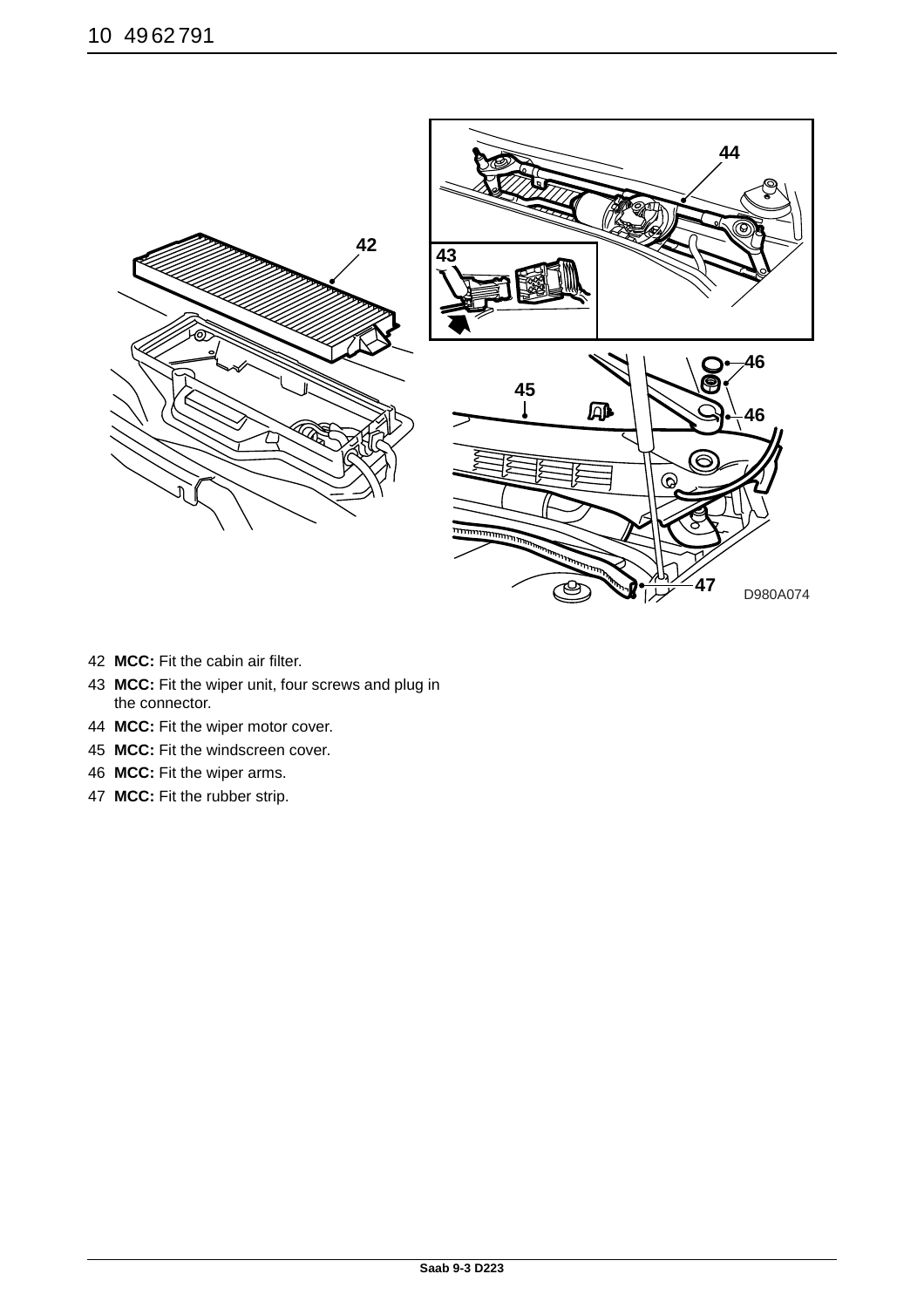![](_page_10_Figure_1.jpeg)

![](_page_10_Figure_2.jpeg)

- 48 Remove the cover on the main fuse box.
- 49 Clean the inside of the cover and affix the label marked PARK. HTR 20 A over the marking on position 15.
- 50 Replace fuse 15 with the 20 A fuse included in the kit.
- 51 Fit the 10 A fuse included with the kit in position 14 (ADD. HTR./WAT. PUMP).
- 52 Refit the main fuse box cover.
- 53 Fit the air cleaner cover with mass air flow sensor and turbocharger inlet hose. Fit the hose for the crankcase ventilation.

Plug in the mass air flow sensor connector

- 54 Raise the car. Detach the coolant drain hose and tighten the drain plug.
- 55 Fit the bottom engine cover.
- 56 Lower the car. Fill with coolant and check for leaks.
- 57 Program the parking heater with the diagnostic tool: Diagnosis, model year, car model, Body, SID, Programming, Activating, Parking heater Select: Activate by timer and outdoor temperature.

58 Bleed the cooling system in the following way:

#### **Note**

ACC or A/C should be OFF.

Connect an exhaust hose to the auxiliary heater.

Start the engine and make sure there is a continuous flow of coolant through the hose from the thermostat housing to the expansion tank.

Start the auxiliary heater manually on the SID panel.

Run the engine until the thermostat has opened. Then, turn off the engine, carefully open the lid to the expansion tank and top up to MAX level as necessary. Close the lid.

- 59 Make sure there are no leaks in the coolant system and that the heater is working by starting it manually.
- 60 Clean the inside of the tank hatch and affix the warning label.
- 61 Place the installation instructions in the car and draw the customer's attention to the user instructions at the end of section "Technical data" under the heading "Engine and cabin heater" in the user manual.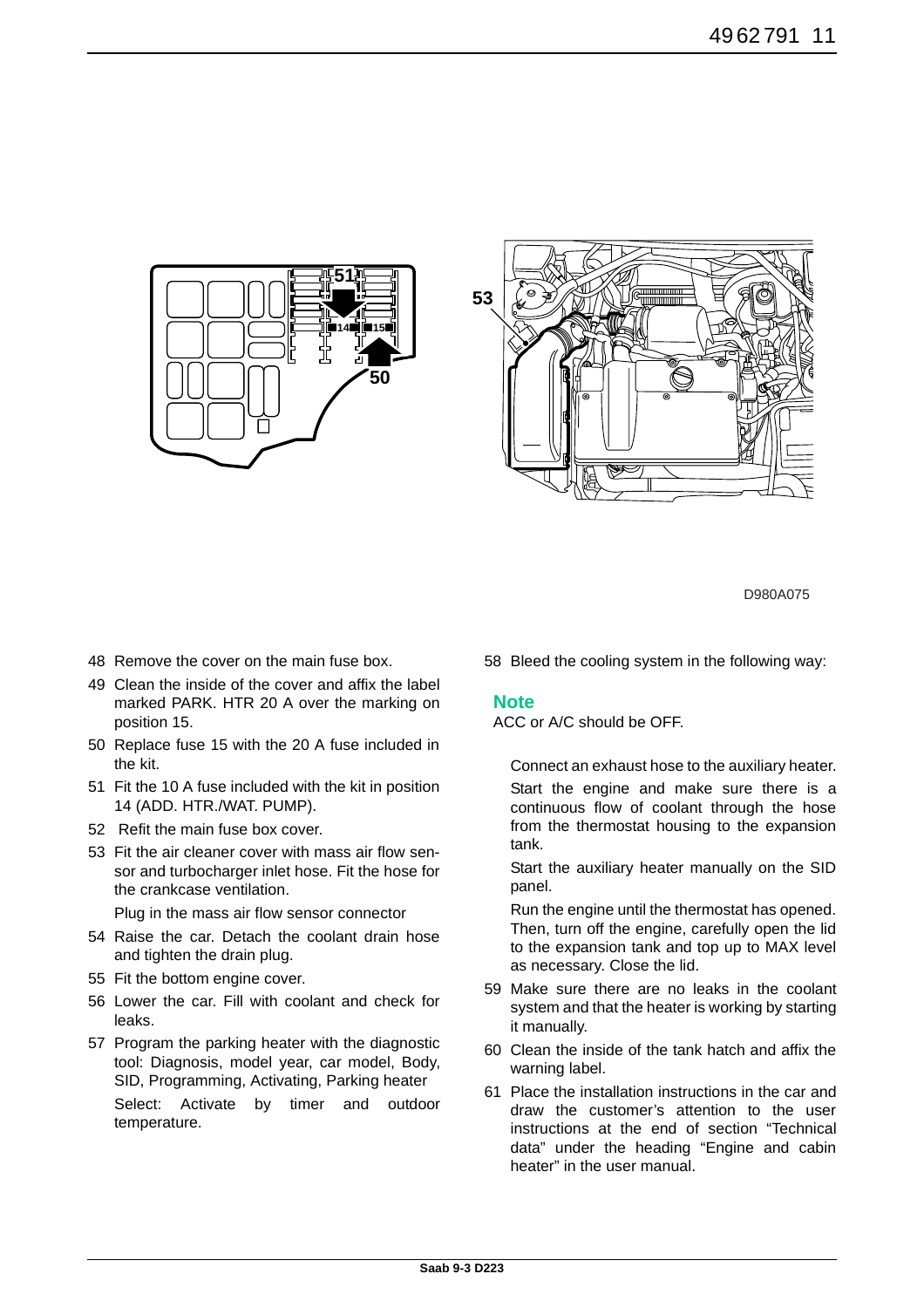![](_page_11_Picture_1.jpeg)

### **RHD**

- 1 Read fully through the installation instructions and check that all the parts are present in the kit.
- 2 Lay covers on the wings and remove the cap on the coolant system expansions tank.

## **WARNING**

Take care if the car engine is warm. The engine coolant can be hot. There is also a risk of burns from the turbocharger and the exhaust manifold.

- 3 Raise the car. Remove the bottom engine cover.
- 4 Prepare a receptacle for the engine coolant. Open the drain plug, connect a hose and drain the coolant.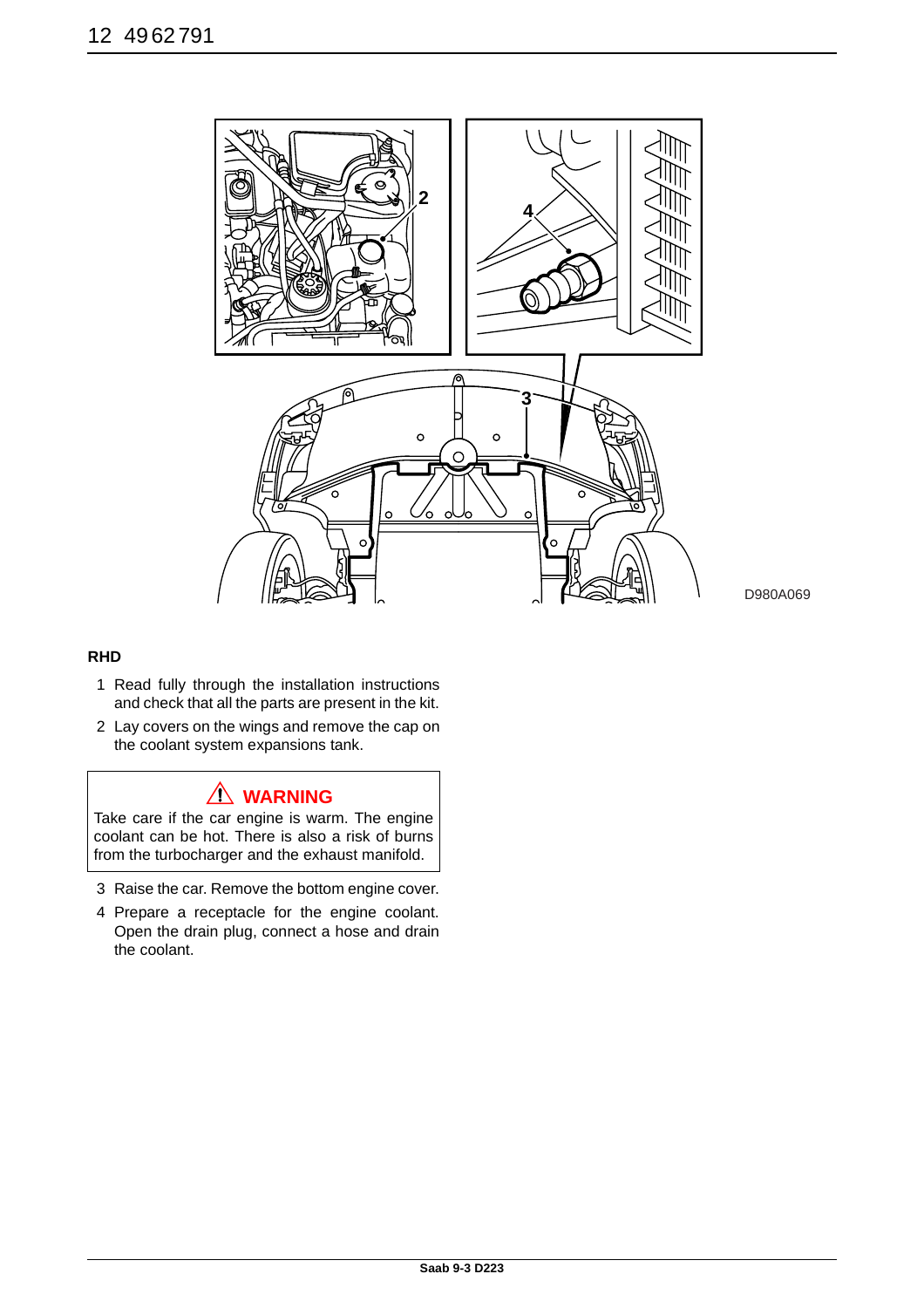![](_page_12_Figure_1.jpeg)

![](_page_12_Figure_2.jpeg)

- 5 Lower the car. Apply acid-free vaseline, part no. 30 06 665, on the pump housing and the inside of the bracket. Press the coolant pump into the bracket, making sure the pump outlet is pointing in direction shown in the illustration.
- 6 Fit the main fuse box mounting to the coolant pump bracket with the M6 nut.
- 7 **MCC:** Fit the resistor to its mounting with the screw, washer and nut (M5).
- 8 Connect the wiring harness cable with the 2-pin connector to the coolant pump.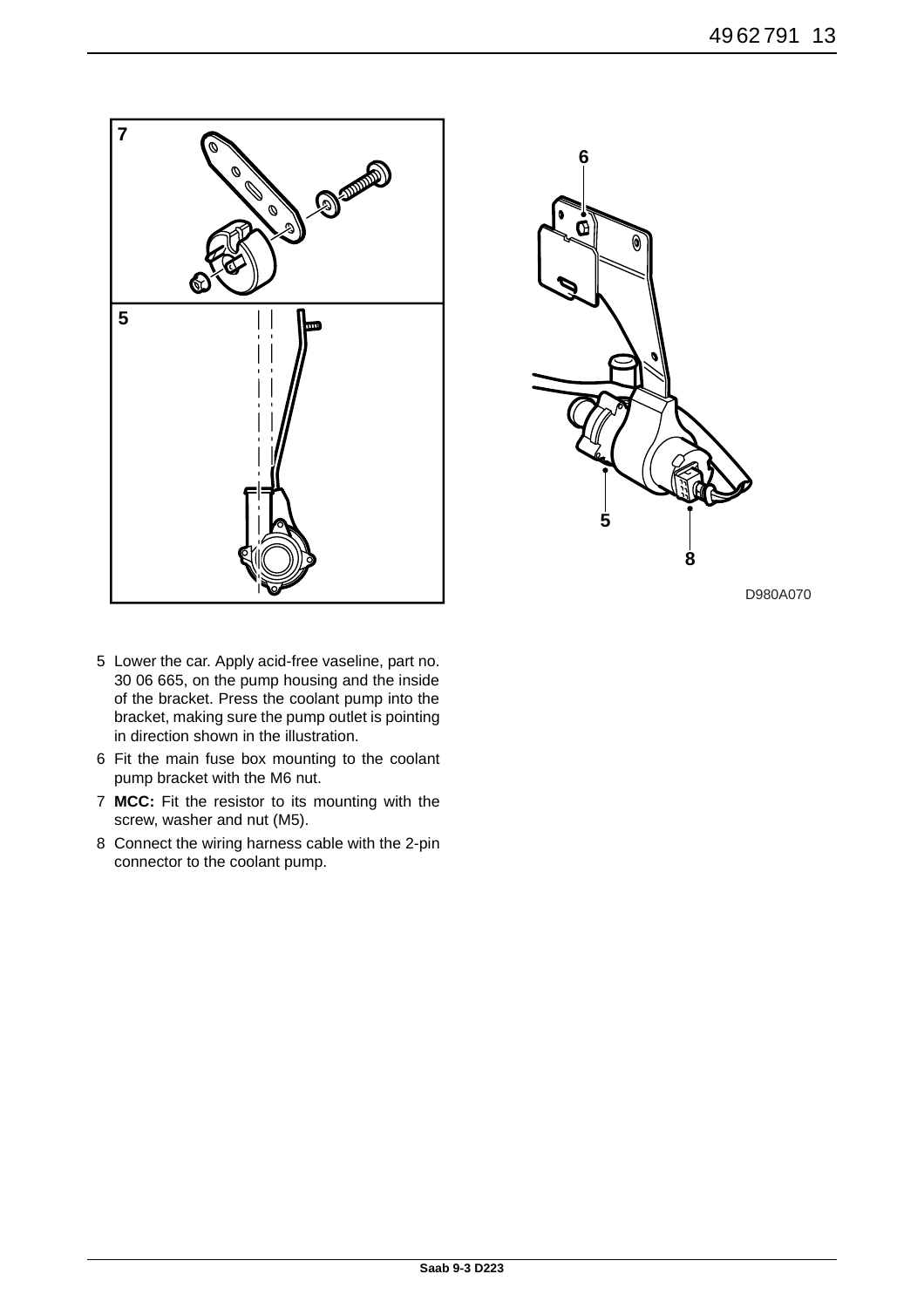![](_page_13_Picture_1.jpeg)

9 Undo the lid to the air cleaner, which also contains the mass air flow sensor. Detach the turbocharger inlet hose and the crankcase ventilation.

Unplug the mass air flow filter connector.

### **Note**

Cover the generator to prevent it from being damaged if coolant should run out.

- 10 Undo the coolant hose from the generator bracket and heater. Cut the cable ties on the hoses to the vacuum box and vacuum pump and remove the hose.
- 11 Remove the left-hand and centre screws securing the stay between the suspension struts in the bulkhead.
- 12 Fit the coolant pump bracket (with the main fuse box mounting) with the screws on the stay. Make sure there is sufficient room between the brake pipes and the coolant pump. If necessary, push aside the brake pipes with the shaft of a hammer or similar.

Tighten the nut on the main fuse box mounting.

**MCC:** Fit the resistor with its mounting using the centre screw on the stay. Connect the main fuse box cables to the resistor.

**Tightening torque 8 Nm (6 lbf ft)**

- 13 Lay the main fuse box cables behind the coolant pump bracket.
- 14 Make sure the drainage from the bulkhead partition is free and not pinched, preventing any water from running out.
- 15 Fit the coolant hose (suction hose) to the generator bracket and to the coolant pump inlet with hose clips.
- 16 Connect the coolant hose (delivery hose) between the coolant pump outlet and the heater inlet. Make sure the resistor is not touching the coolant hoses.
- 17 Secure the hoses with cable ties, see illustration.
- 18 Hook the main fuse box to the mounting on the coolant pump bracket. Make sure the cables are not pinched.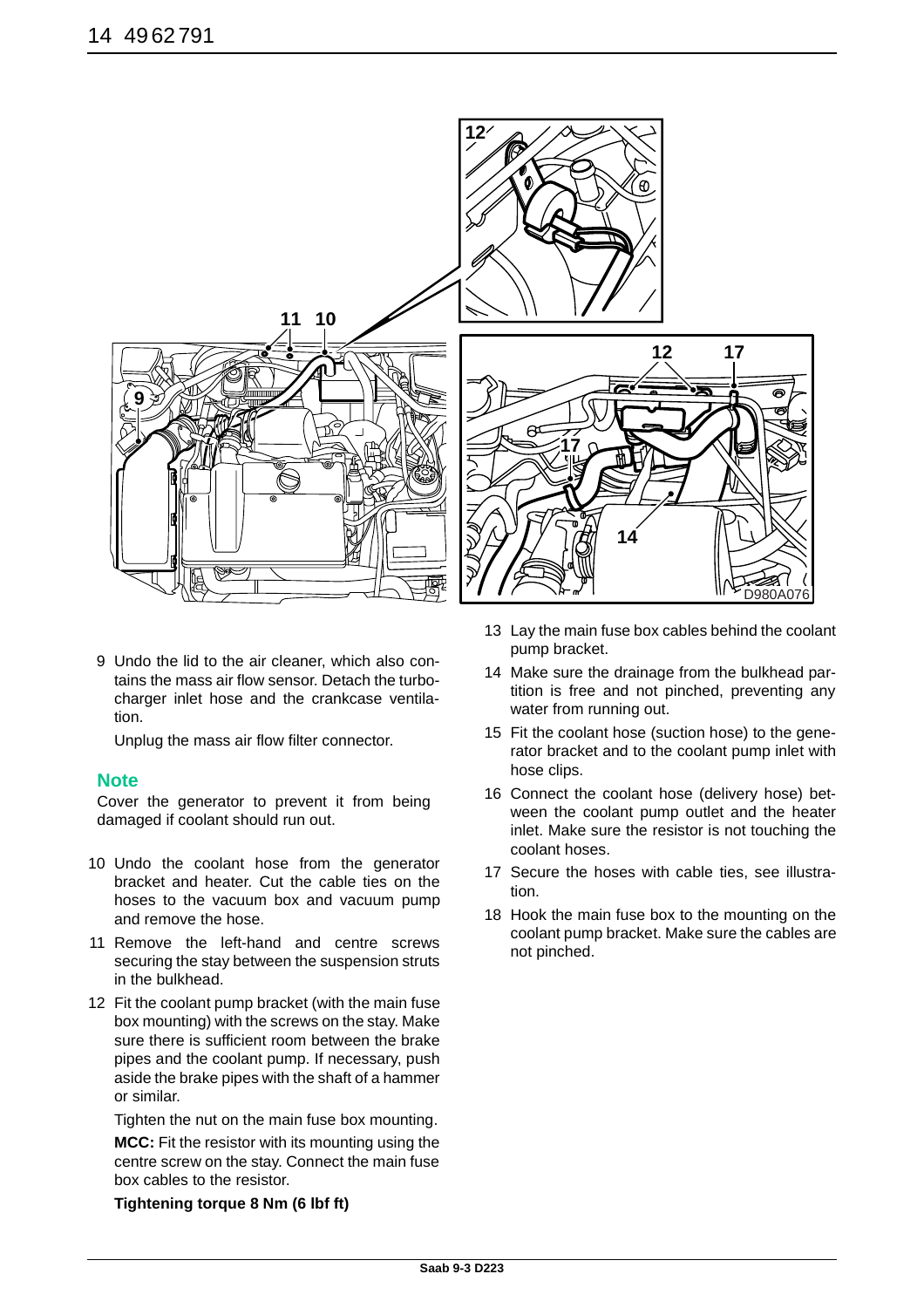![](_page_14_Figure_1.jpeg)

- 19 **ACC:** Undo the sealing strip and nut securing the main fuse box. Lift up the main fuse box.
- 20 **MCC:** Remove the wiper arms, sealing strip and windscreen cover.
- 21 **MCC:** Remove the cover over the wiper motor.
- 22 **MCC:** Remove the cabin air filter.
- 23 **MCC:** Unplug the connector and lift away the existing cable grommet in the fan housing.

### **Note**

Make sure the sealing strip is not damaged and that no cuttings fall into the fan housing.

- 24 **MCC:** Put aside the cables and drill a 15 mm hole in the fan housing as illustrated. Remove the protection against cuttings.
- 25 **MCC:** Replace the rubber grommet and plug in the connector.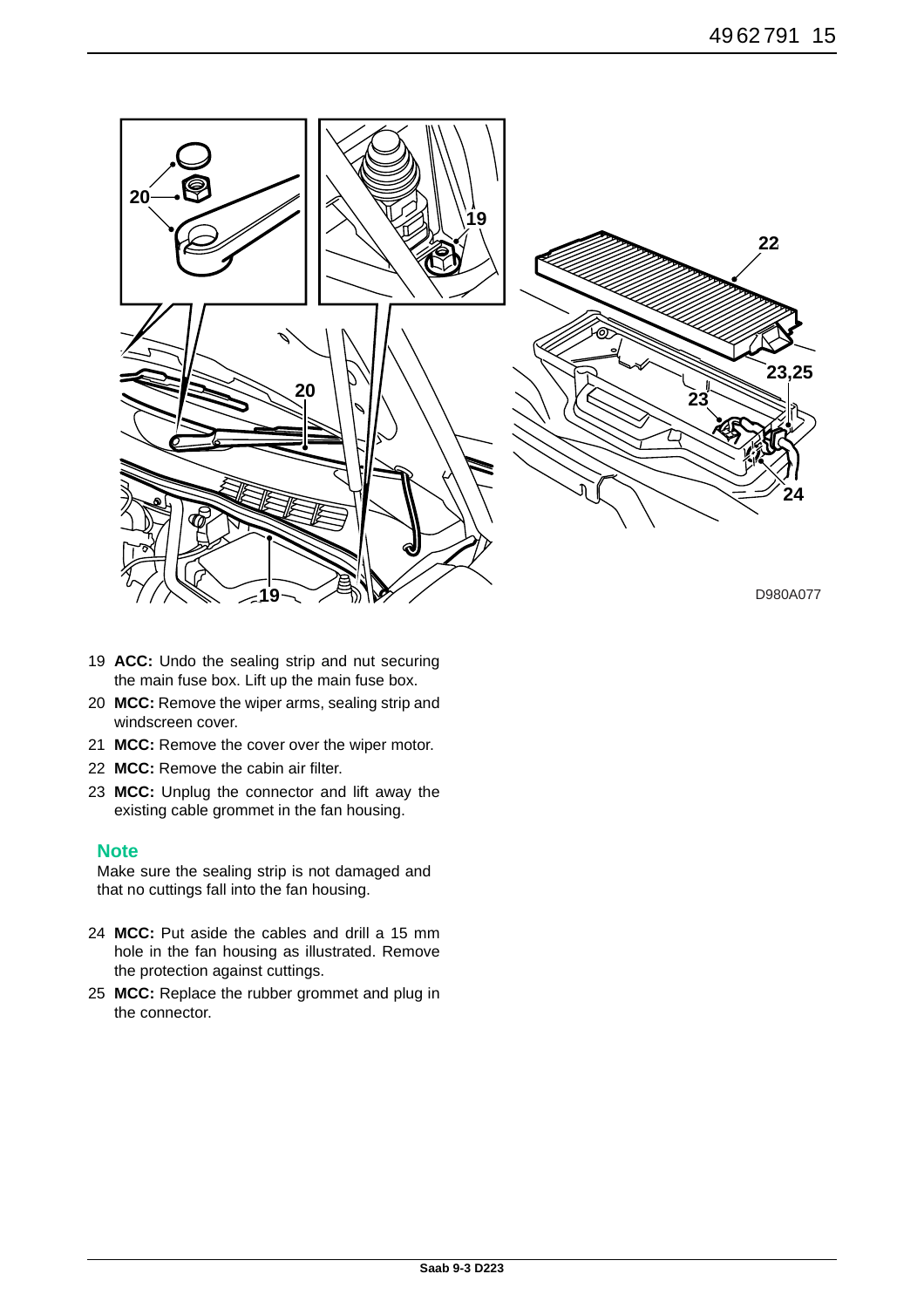![](_page_15_Picture_1.jpeg)

- 26 **MCC:** Undo the nut securing the main fuse box. Lift up the main fuse box.
- 27 Lift up the SID connector. Remove the seal on the connector and spray Kontakt 61, part no. 30 04 520, on the pins.

## **WARNING**

Make sure the cables are not lying against sharp edges or warm surfaces. Wear and heat damage can cause short circuits.

- 28 **ACC:** Run the main fuse box cable with the 4 pin connector behind the brake servo and plug it into the connector on the cable from SID. Secure with cable ties.
- 29 **ACC:** Fit the main fuse box and sealing strip.
- 30 **MCC:** Carefully make a hole in the existing rubber grommet, see illustration.
- 31 **MCC:** Run the remaining two main fuse box cables (with uninsulated cable lugs) behind the brake servo and in through the wall to the bulkhead partition space.
- 32 **MCC:** Thread the rubber grommet included in the kit onto the cables and insert them through the drilled hole in the fan housing.
- 33 **MCC:** Detach the pin with the orange cable in the fan housing and fit the angled connector to the pin.

![](_page_15_Picture_12.jpeg)

- 34 **MCC:** Fit the straight connector to the pin on the blue cable.
- 35 **MCC:** Couple together the orange and blue cables.
- 36 **MCC:** Plug the green cable (with angled pin) to the fan connector pin.
- 37 **MCC:** Secure the cables to the existing wiring harness in the fan housing.
- 38 **MCC:** Seal both grommets with Teroson T242, part no. 30 15 781, or equivalent sealant.

# **WARNING**

Make sure the cables are not lying against sharp edges or warm surfaces. Wear and heat damage can cause short circuits.

- 39 **MCC:** Plug in the 4-pin connector to the connector on the cable coming from SID. Secure both cables with cable ties.
- 40 **MCC:** Fit the main fuse box.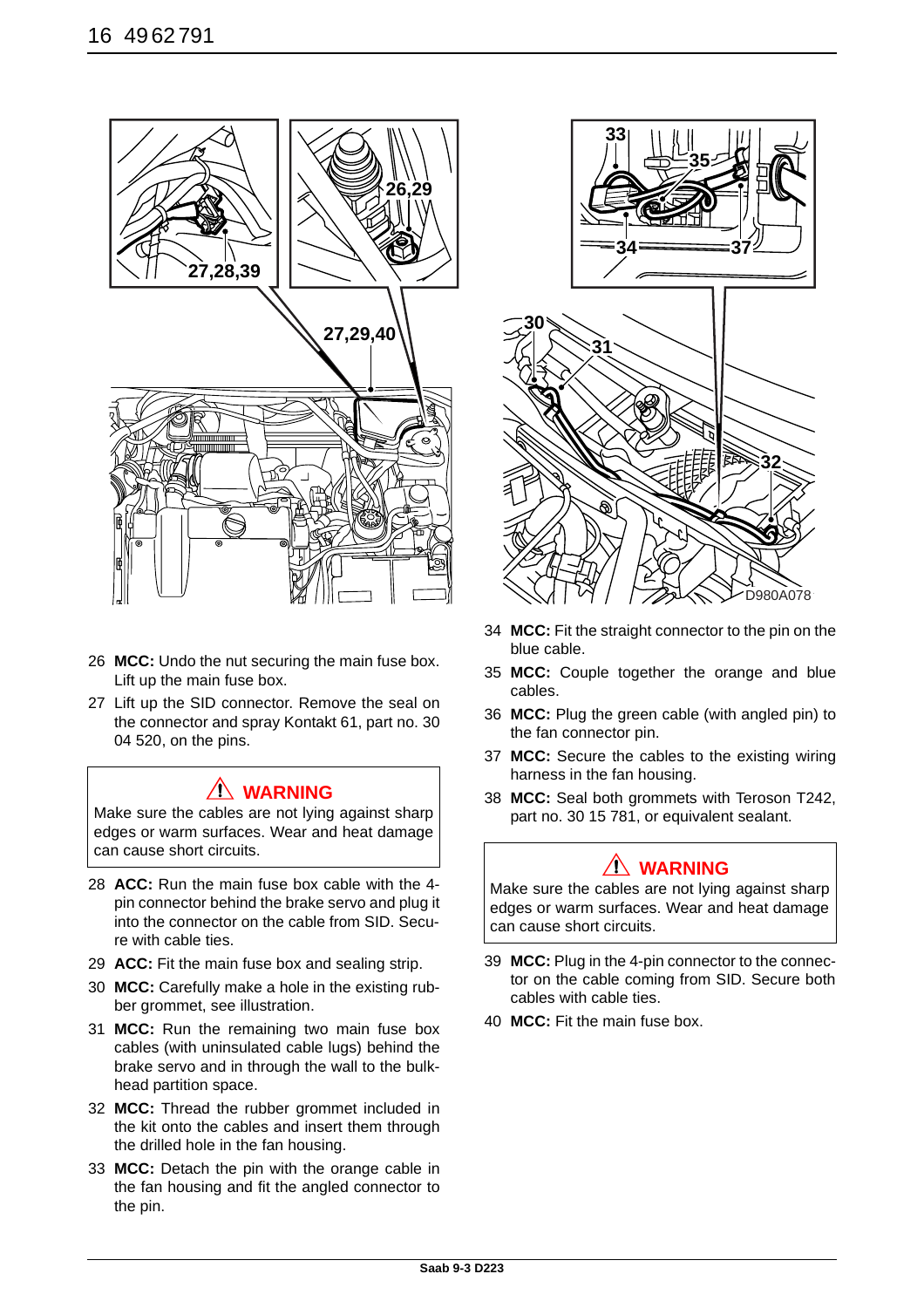![](_page_16_Picture_1.jpeg)

- **MCC:** Fit the cabin air filter.
- **MCC:** Fit the wiper motor cover.
- **MCC:** Fit the windscreen cover.
- **MCC:** Fit the wiper arms.
- **MCC:** Fit the rubber strip.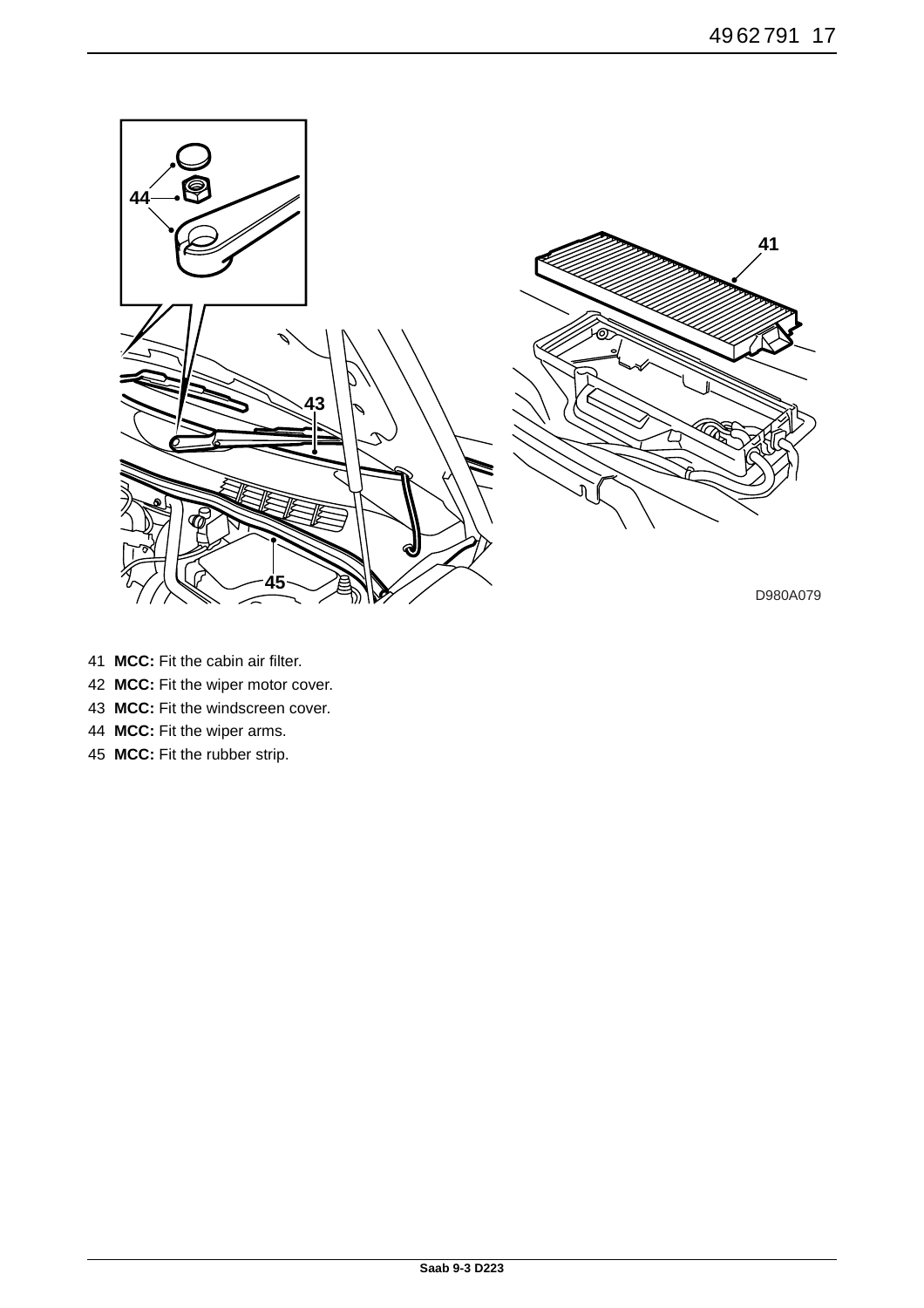![](_page_17_Picture_1.jpeg)

![](_page_17_Figure_2.jpeg)

- 46 Remove the cover on the main fuse box.
- 47 Clean the inside of the cover and affix the label marked PARK. HTR 20 A over the marking on position 15.
- 48 Replace fuse 15 with the 20 A fuse included in the kit.
- 49 Fit the 10 A fuse included with the kit in position 14 (ADD. HTR./WAT. PUMP).
- 50 Refit the main fuse box cover.
- 51 Fit the air cleaner cover with mass air flow sensor and turbocharger inlet hose. Fit the hose for the crankcase ventilation.

Plug in the mass air flow sensor connector

- 52 Raise the car. Detach the coolant drain hose and tighten the drain plug.
- 53 Fit the bottom engine cover.
- 54 Lower the car. Fill with coolant and check for leaks.
- 55 Program the parking heater with the diagnostic tool: Diagnosis, model year, car model, Body, SID, Programming, Activating, Parking heater Select: Activate by timer and outdoor temperature.

56 Bleed the cooling system in the following way:

### **Note**

ACC or A/C should be OFF.

Connect an exhaust hose to the auxiliary heater.

Start the engine and make sure there is a continuous flow of coolant through the hose from the thermostat housing to the expansion tank.

Start the auxiliary heater manually on the SID panel.

Run the engine until the thermostat has opened. Then, turn off the engine, carefully open the lid to the expansion tank and top up to MAX level as necessary. Close the lid.

- 57 Make sure there are no leaks in the coolant system and that the heater is working by starting it manually.
- 58 Clean the inside of the tank hatch and affix the warning label.
- 59 Place the installation instructions in the car and draw the customer's attention to the user instructions at the end of section "Technical data" under the heading "Engine and cabin heater" in the user manual.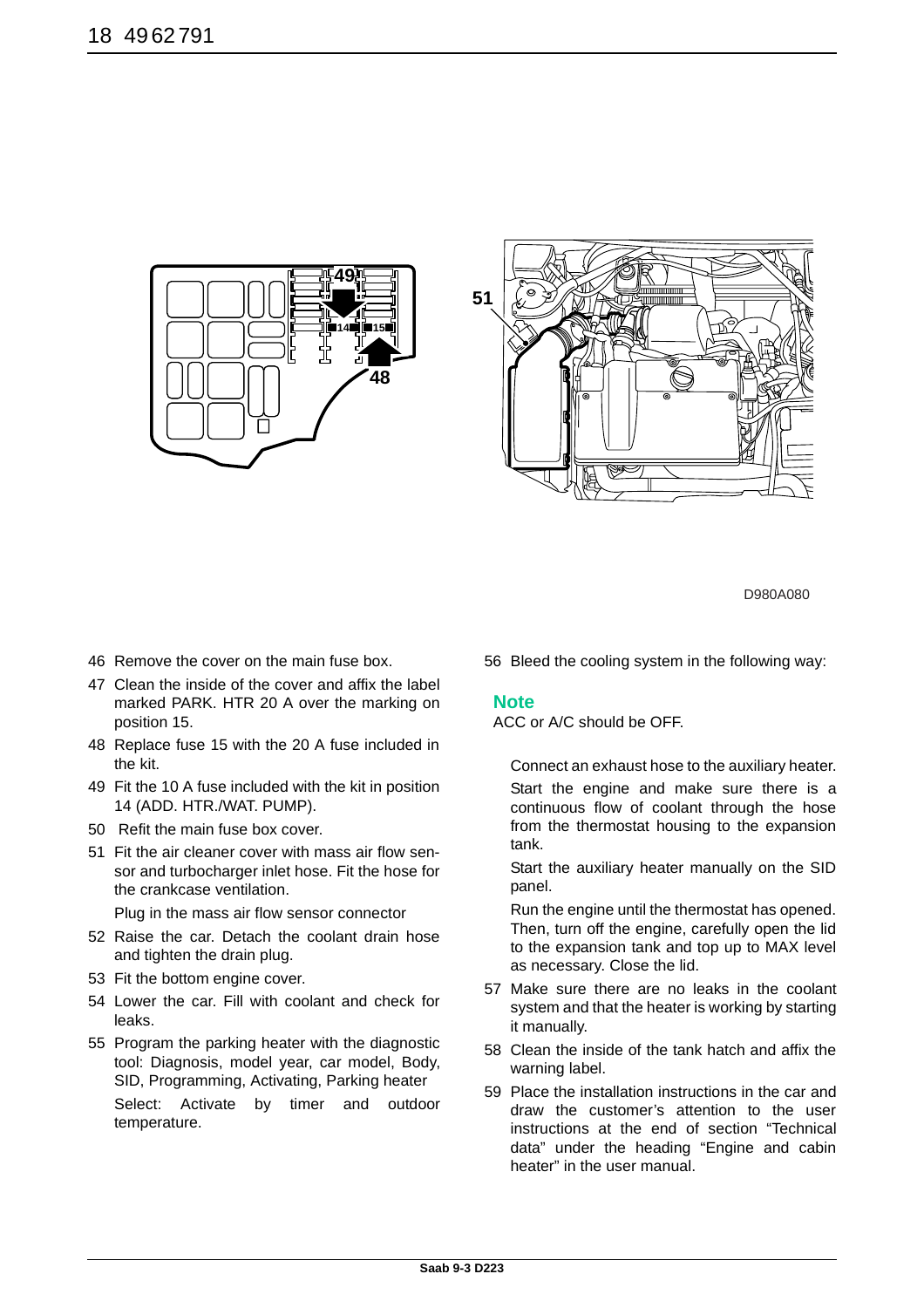![](_page_18_Figure_0.jpeg)

## **Wiring diagram, MCC, LHD, RHD**

| A                                   | В                    |            |          | 36                                                                                  | 74                                                                        | H4-42                                                                                                      |
|-------------------------------------|----------------------|------------|----------|-------------------------------------------------------------------------------------|---------------------------------------------------------------------------|------------------------------------------------------------------------------------------------------------|
| Motor,<br>radiator<br>fan,<br>right | Relay, water<br>pump | Water pump | Resistor | Motor, cabin<br>fan; in centre<br>between<br>bulkhead wall<br>and partition<br>wall | Resistor, cabin<br>fan; under<br>cabin air filter<br>on left-hand<br>side | Connection,<br>parking heater;<br>by bulkhead<br>grommet under<br>main fuse box<br>342a/b in<br>engine bay |